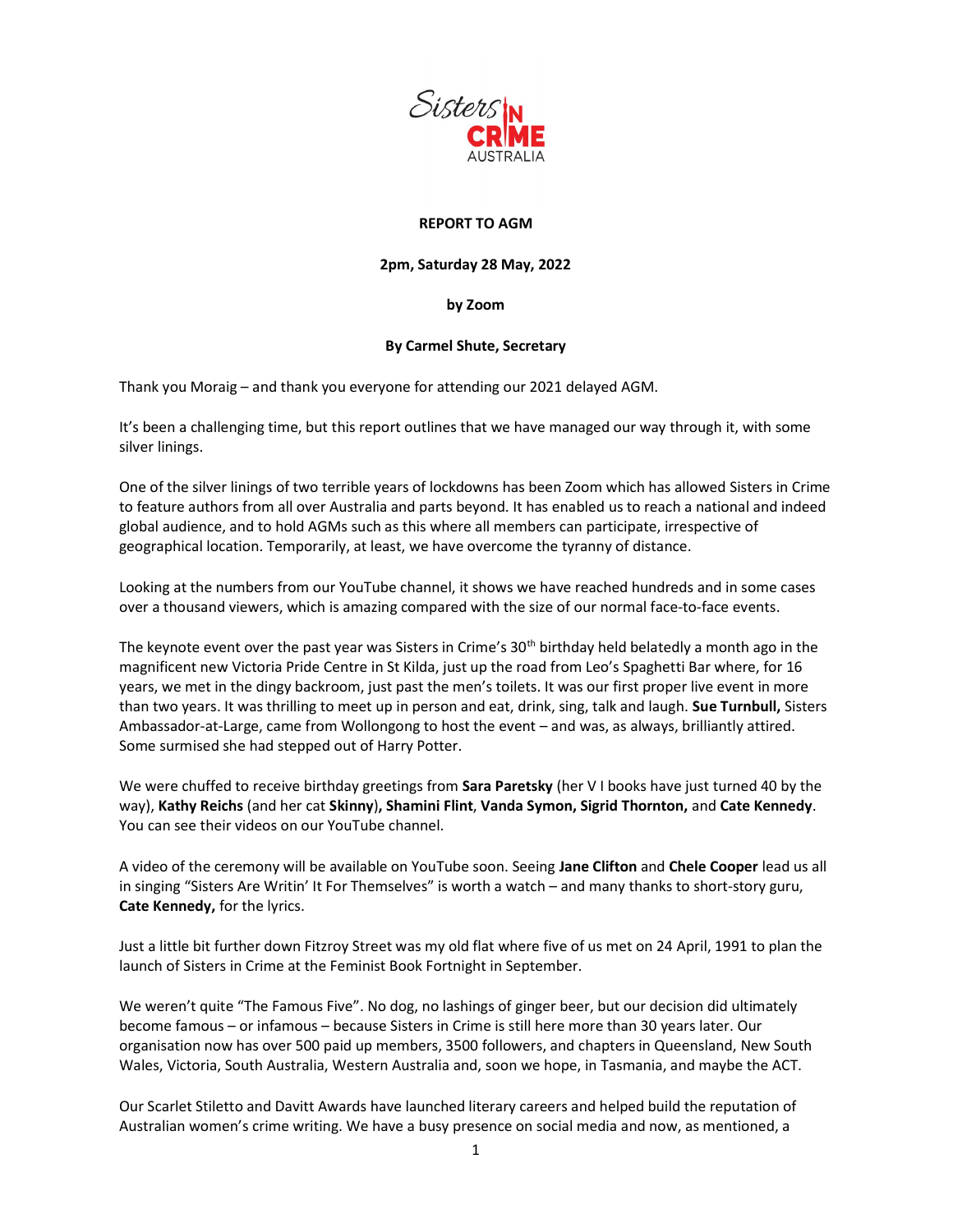

YouTube channel. We have helped make Australian women's crime writing a global sensation, and one that is increasingly making the transition to the screen.

Let's congratulate Sydney member Candice Fox for Troppo, the 8-part series based on her book Crimson Lake, which has just been on ABC TV, and Jane Harper. Production has just started on the film of Jane's second Aaron Falk novel, Force of Nature. Jane had her very first literary event with Sisters in Crime in Melbourne in June 2016. The event was entitled, "Making a Killing: How to write a best-selling crime book". Were we prescient or what?

More generally, we have been able to enjoy a busy calendar of events over the past twelve months, despite the pandemic. We've had monthly Murder Monday one-on-one author interviews thanks to former convenor, Karina Kilmore. So far, 40 different authors have been interviewed, including leading overseas writers, Sara Paretsky, Kathy Reichs, Val McDermid, Ann Cleeves, Louise Candlish, Sara Vaughan, Vanda Symon, and Tara Moss.

In Melbourne, monthly events have been Zoomed, as has the occasional event in Sydney. There's been a lot of fun with everything from "How to Get Away with Murder" and Jacqui Horwood's interview with the inimitable Lynda La Plante who last spoke to Sisters in Crime in 1997 when she was still riding on the wave created by Prime Suspect. We're thrilled that Lynda has joined Sisters in Crime Australia.

The 2021 Davitt Awards and the Scarlet Stiletto Awards were both Zoomed and tarted up with music and graphics thanks to Kathryn Lamont, or, as we always say, the lovely Kathryn Lamont, a former Swinburne student, now with Crime Stoppers. Both ceremonies were very engaging, featuring the talents of Debra Oswald, Tara Mitchell, Catherine McClements and Jane Clifton. So far, the Davitts video has attracted 421 views, the Scarlets 320.

This year, by the way, around 170 books are in contention for the Davitts – what an explosion of criminal talent we have overseen. Back in 2001, when the awards were established, there were seven books in the running, though the awards didn't then extend to true crime.

In Queensland, members have gotten together most months, either face-to-face or on Zoom. The South Australian chapter has hosted several events.

In the past year, we also partnered with Port Phillip Library Services to produce five programs entitled the Bare Bones of True Crime, all available on the library website.

We trust you've enjoyed the monthly e-newsletter, A Stab in the Dark, produced by fellow convenor, Sara Hood, and me. Sara and our review editor, Moraig Kisler, now put out a mid-month review edition featuring six book reviews and Siobhan Mullany's pithy television reviews. Siobhan is a NSW convenor who won the Scarlet Stiletto trophy back in 1997.

Sara Hood also had the bright idea of The Crime Stack where 20 members are chosen at random each month to receive a free book donated by publishers. It's yet another reason to be a member.

The pandemic has also meant we put much more of an effort into social media – Facebook (which I mostly do), and Twitter and Instagram (which Sara Hood does).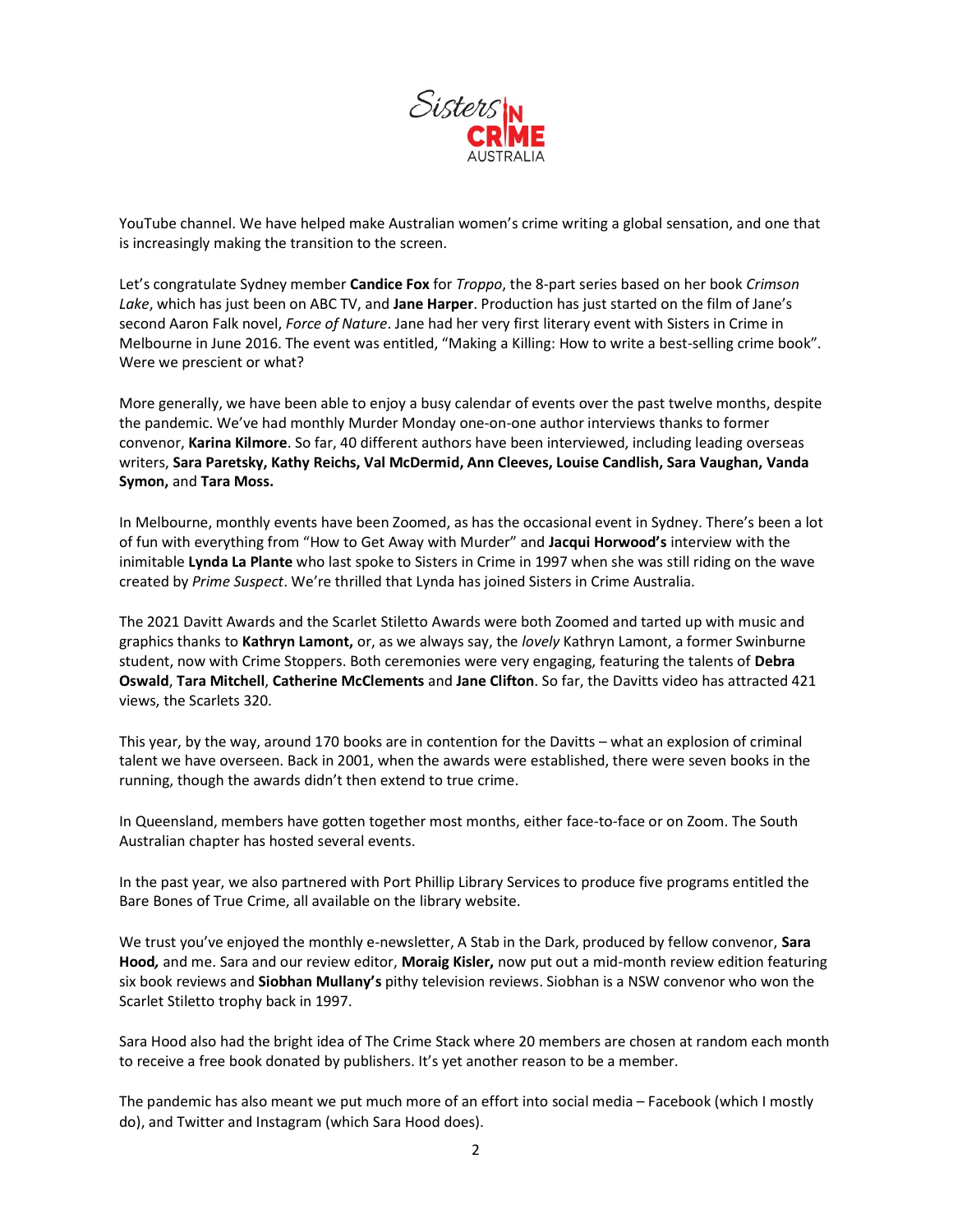

It also delivers value for writers and for publishers, as well as for us. So it's a win on many levels.

If you haven't already liked us on Facebook, please do. We post a lot of items – partly because our members feature in the media a lot and partly because there are a lot of crime shows on television! 3,671 people currently follow us. Please also follow us on Twitter and Instagram.

Though opportunities have necessarily been limited, members have been able to participate in festivals such as the International BAD Sydney Crime Festival (which is very, very good), the Clunes Booktown Literary Festival, and some library events.

We have a lot to look forward over the next year – we're partnering with women in Cobargo in southern New South Wales to produce a one-day festival on 27 August. In Melbourne we're partnering with Bayside City Council over August and September to produce Crime Wave Hits Bayside and Beyond.

Tomorrow, if you're in Melbourne, we'd love to see you at the Dicks Vs Dames debate at the St Kilda Army & Navy Club at 5pm, the topic: "The female of the species is deadlier than the male". You can warm up with Crime on the Couch author interviews, starting at 1.15pm. The ticketing system is a bit clunky (not our fault!) but you can pay with your credit card at the door.

I'll close with some thank yous, firstly to the convenors who have served over the past 12 months:

- President Moraig Kisler keeps our meetings in order no mean feat and does a splendid job organising our reviews. Moraig is also a Davitt judge and is desperate to find enough time to finish her police procedural novel, The Salt Works. She is also on the programming sub-committee with Carolyn Beasley, from Swinburne University of Technology, and me.
- Vice-President Lindy Cameron liaises with interstate chapters and always has bright ideas about programming. She works with Sara Hood on the communications and membership sub-committee. She has made an outstanding contribution to Sisters in Crime since 1992. Lindy is a great troubleshooter and her enthusiasm remains contagious.
- Our treasured Treasurer Lesley Gillis is fabulous in keeping our finances in order and paying our bills. As I said last year, we love a woman who knows numbers. Lesley works closely with our wonderful accountant, Robyn Young.
- Committee member, Sara Hood, has helped modernise our association rules (which were voted at last year's AGM), and has been in charge of revamping the Sisters in Crime website. We hope you like the new look, and find it easier to find out what's happening. We also hope that joining or rejoining is much simpler. Managing all this change has been a big challenge but Sara has been able to ease our transition. Hooray!

Two convenors resigned last year:

• Karina Kilmore, who continues to do an outstanding job in hosting Murder Monday interviews, and other initiatives such as the Bares Bones of True Crime.

And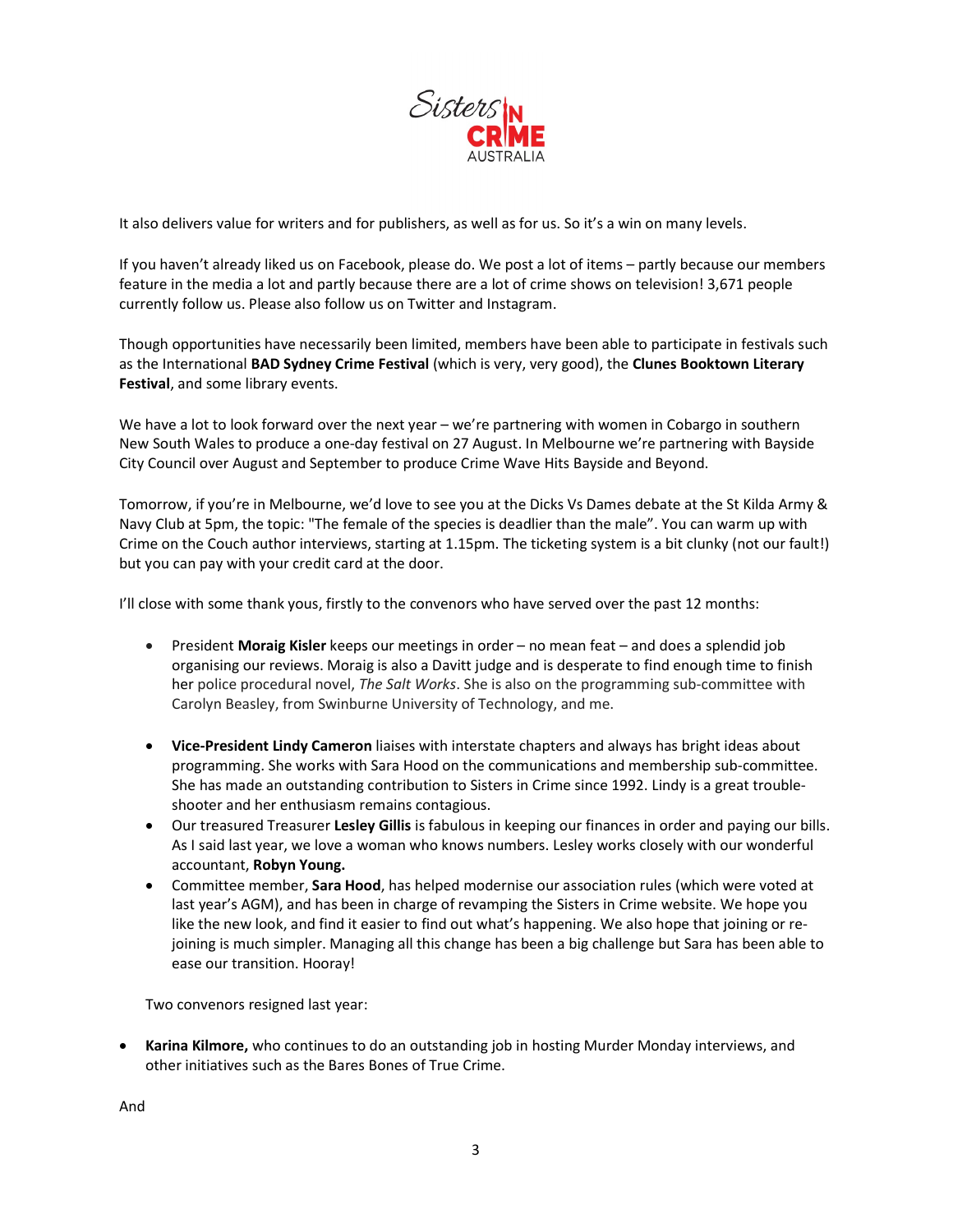

• Tara Mitchell, who did fantastic job with coordinating events, especially our big events, like the Davitts and the Scarlet Stiletto Awards. She also presented last year's Davitt Awards.

I would also like to pay tribute to:

• Caz Brown, a former convenor, who has done such a great job in designing most of our graphics, and trophy plaques, t-shirts, tote bags, convenors badges, and medallions to go on the shortlisted and winning Davitt books. Her output during the pandemic has been prodigious. She has designed all the frames for our online events and all the graphics used for the website and social media. She has played a pivotal role in creating Sisters in Crime's 'look'. Caz has been made a life member as she served on the national committee for 10 years but, because of the pandemic, we're still to make a formal presentation. Hopefully, it will happen next month.

I do admin, programming, event coordination, sponsorship, PR, and publisher liaison.

Finally, many thanks are also due to:

- Australian publishers who generously support both the Davitt and Scarlet Stiletto Awards, donate books for our raffles and approach us re authors to speak at our events and help get them here.
- Deb Force and the energetic team at the Sun Bookshop, our official bookseller at events, which now offers an online service. Deb has an encyclopaedic knowledge of crime writing and is a great source of top advice on what's worth reading.
- Former convenor Chele Cooper who has administered the Scarlet Stiletto Awards, a huge job, but is standing down this year. We are seeking a volunteer.
- David Ryding and Panda Wong at the City of Literature Office which has hosted scores of our Zoom hook-ups, at no cost.
- Sue Westwood and the team at the Melbourne Athenaeum Library for their event partnership.
- The indefatigable Dr Carolyn Beasley from Swinburne University of Technology which supports the Davitts and the first prize for the Scarlet Stiletto Awards.
- Nyadol Nyuon from om the Sir Zelman Cowen Centre at Victoria University, the co-host for our annual Law Week event.
- Tanya Wakefield and the wonderful team at the Rising Sun. We are looking forward to going back there in July.
- **Mark Barry** from BS Sound who does a terrific job setting up the PA system for dummies at our events when we can have them live. It was wonderful to see Mark last Friday night at our 16<sup>th</sup> Law Week event at VU.

And most especially thanks to all of you, our members, for sticking with us over tough times. We came through! And we have learned a lot of new skills such as Zoom which we will continue to use. I'm very much looking forward to returning to our face-to-face events.